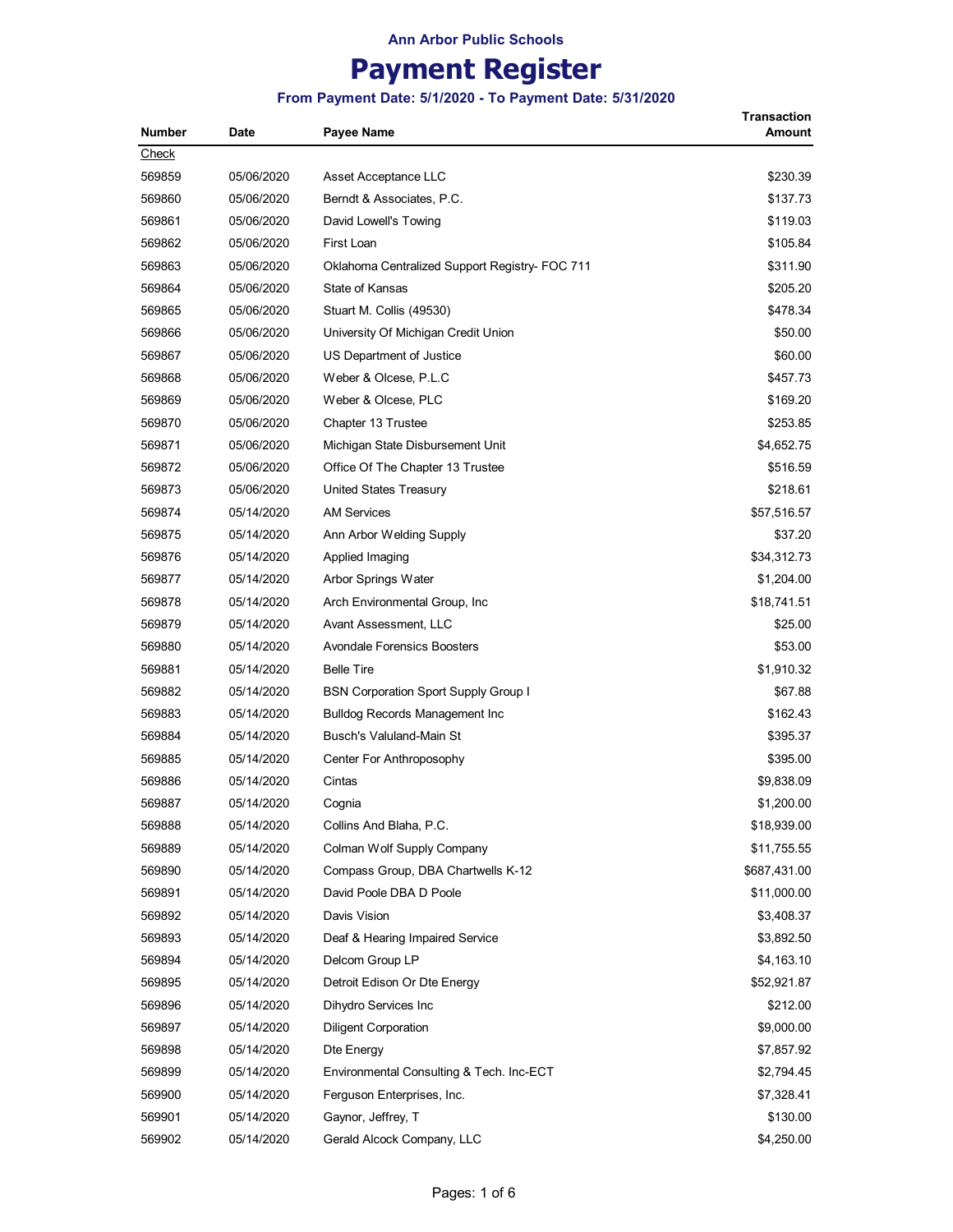## **Payment Register**

**From Payment Date: 5/1/2020 - To Payment Date: 5/31/2020**

| 569903 | 05/14/2020 | Glenn Nelson                                      | \$130.00     |
|--------|------------|---------------------------------------------------|--------------|
| 569904 | 05/14/2020 | Gordon Food Service                               | \$81.72      |
| 569905 | 05/14/2020 | Goyette Mechanical Co                             | \$67,982.38  |
| 569906 | 05/14/2020 | <b>Graduation Alliance</b>                        | \$41,400.00  |
| 569907 | 05/14/2020 | Great Lakes Environmental Service, Inc.           | \$24,091.66  |
| 569908 | 05/14/2020 | H.V. Burton Company                               | \$2,841.00   |
| 569909 | 05/14/2020 | Huntington National Bank                          | \$500.00     |
| 569910 | 05/14/2020 | Iron Mountain                                     | \$251.66     |
| 569911 | 05/14/2020 | J.C. Ehrlich Pest Control                         | \$2,339.00   |
| 569912 | 05/14/2020 | Jewish Family Services Of Washtenaw Cty Inc.      | \$3,529.00   |
| 569913 | 05/14/2020 | Johnson, Bryan, Lee                               | \$130.00     |
| 569914 | 05/14/2020 | Johnstone Supply Detroit Group                    | \$58.87      |
| 569915 | 05/14/2020 | Kelly-Shaieb, Jessica, Leigh                      | \$130.00     |
| 569916 | 05/14/2020 | Lazarus, Rebecca, Ruth                            | \$130.00     |
| 569917 | 05/14/2020 | Lowe's Home Centers, Inc.                         | \$228.16     |
| 569918 | 05/14/2020 | <b>Mediscan Staffing Services</b>                 | \$6,022.90   |
| 569919 | 05/14/2020 | Michigan Council for Exceptional Child            | \$579.00     |
| 569920 | 05/14/2020 | Michigan Power Rodding, Inc.                      | \$213.00     |
| 569921 | 05/14/2020 | Midwestern Consulting Inc-Mci                     | \$2,266.60   |
| 569922 | 05/14/2020 | N <sub>2y</sub> , Inc                             | \$4,158.00   |
| 569923 | 05/14/2020 | <b>NASSP/NHS</b>                                  | \$385.00     |
| 569924 | 05/14/2020 | National Express Durham Holding Corp/DBA Trinity  | \$654,840.00 |
| 569925 | 05/14/2020 | NUCO <sub>2</sub> Inc                             | \$686.16     |
| 569926 | 05/14/2020 | <b>OHM Advisors</b>                               | \$10,218.75  |
| 569927 | 05/14/2020 | Pediatric Therapy Associates                      | \$46,197.00  |
| 569928 | 05/14/2020 | <b>RJ Landau Partners</b>                         | \$5,250.00   |
| 569929 | 05/14/2020 | School Specialty Inc*                             | \$288.34     |
| 569930 | 05/14/2020 | ScreenLine, LLC                                   | \$345.00     |
| 569931 | 05/14/2020 | Securitas Security Services USA, Inc.             | \$15,505.98  |
| 569932 | 05/14/2020 | Simone Danyiell Lightfoot                         | \$130.00     |
| 569933 | 05/14/2020 | Soliant Health                                    | \$2,100.00   |
| 569934 | 05/14/2020 | Sparrow Freedom Project                           | \$250.00     |
| 569935 | 05/14/2020 | Susan Eunice Baskett                              | \$130.00     |
| 569936 | 05/14/2020 | Susan Fisher dba What Is It This Week?            | \$568.00     |
| 569937 | 05/14/2020 | <b>Talx Corporation</b>                           | \$2,376.00   |
| 569938 | 05/14/2020 | <b>Tasty Brands</b>                               | \$3,600.00   |
| 569939 | 05/14/2020 | The College Board                                 | \$49.50      |
| 569940 | 05/14/2020 | The Heaney Group                                  | \$2,251.36   |
| 569941 | 05/14/2020 | <b>Therapy Travelers</b>                          | \$13,950.00  |
| 569942 | 05/14/2020 | Therapy Travelers                                 | \$7,534.50   |
| 569943 | 05/14/2020 | University Translator Services                    | \$11,954.30  |
| 569944 | 05/14/2020 | Unum Life Insurance Company Of America            | \$3,855.71   |
| 569945 | 05/14/2020 | Unum Long/Short Term Insurance Company Of America | \$12,178.19  |
| 569946 | 05/14/2020 | W W Williams Midwest Inc.                         | \$2,287.85   |
| 569947 | 05/14/2020 | W.J. O'Neil Company                               | \$71,754.74  |
| 569948 | 05/14/2020 | Waste Management                                  | \$1,489.52   |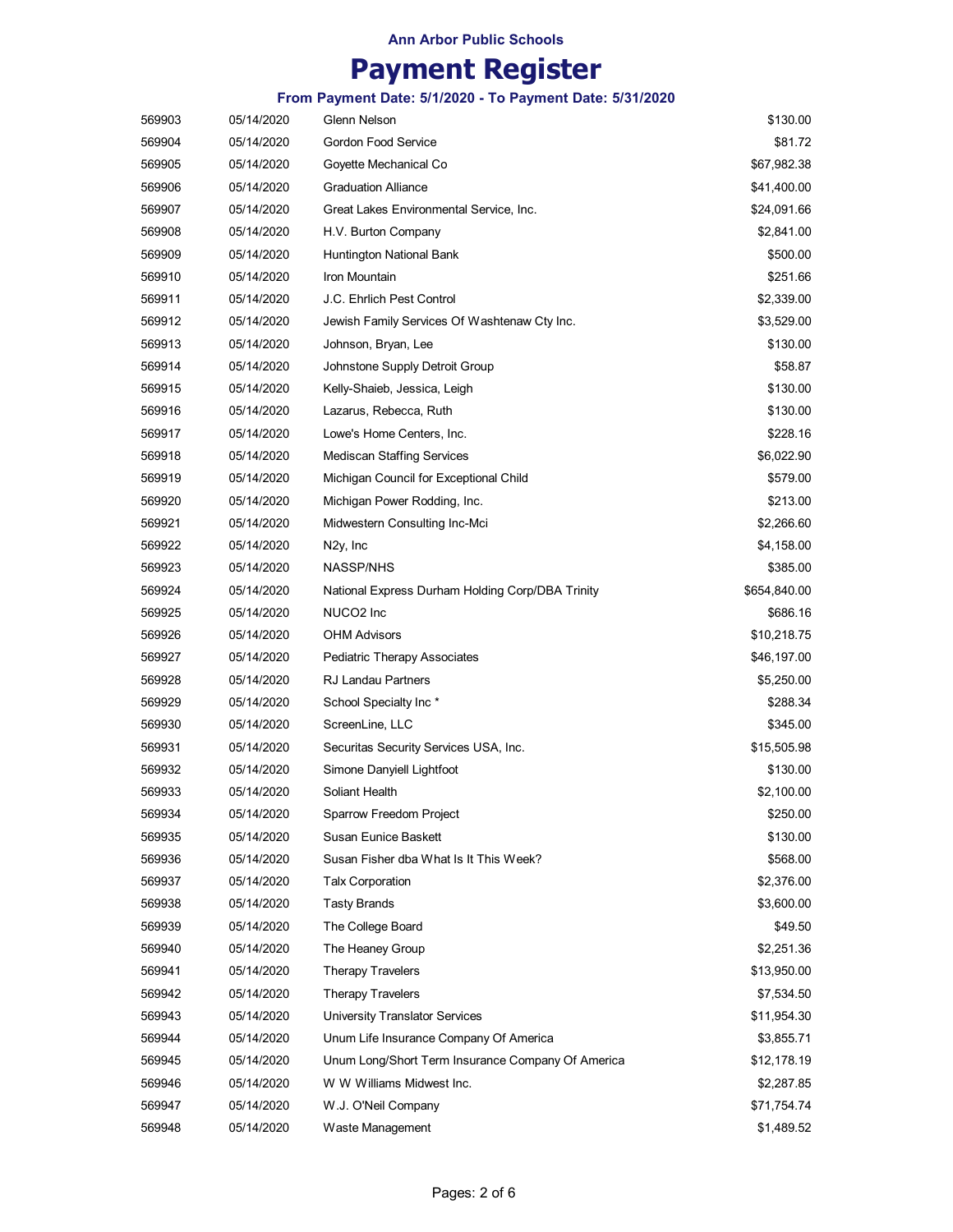## **Payment Register**

**From Payment Date: 5/1/2020 - To Payment Date: 5/31/2020**

| 569949 | 05/14/2020 | Ackermann, Eva                                 | \$101.00    |
|--------|------------|------------------------------------------------|-------------|
| 569950 | 05/14/2020 | Ashforth, Vivienne                             | \$250.00    |
| 569951 | 05/14/2020 | Bogdasarian, Lindsay                           | \$111.00    |
| 569952 | 05/14/2020 | Chaddie Hess, Vanessa                          | \$111.00    |
| 569953 | 05/14/2020 | Cheng, Jiwei                                   | \$250.00    |
| 569954 | 05/14/2020 | Crawford, Cindy                                | \$61.00     |
| 569955 | 05/14/2020 | Delorme-Axford, Elizabeth                      | \$80.00     |
| 569956 | 05/14/2020 | Dhar, Purabi                                   | \$90.00     |
| 569957 | 05/14/2020 | Dugan, Rhonda                                  | \$265.00    |
| 569958 | 05/14/2020 | Gergics, Peter                                 | \$86.00     |
| 569959 | 05/14/2020 | Hagan, Linda                                   | \$265.00    |
| 569960 | 05/14/2020 | Hetrick, Elizabeth                             | \$265.00    |
| 569961 | 05/14/2020 | Hudgins, Jenn                                  | \$246.25    |
| 569962 | 05/14/2020 | Hudgins, Jenn                                  | \$100.00    |
| 569963 | 05/14/2020 | Lowe, Rolf                                     | \$265.00    |
| 569964 | 05/14/2020 | Mahmood, Naznin                                | \$265.00    |
| 569965 | 05/14/2020 | Matada, Vishwanatha                            | \$101.00    |
| 569966 | 05/14/2020 | McCready, Shelby                               | \$250.00    |
| 569967 | 05/14/2020 | McKnighht, Lorraine                            | \$265.00    |
| 569968 | 05/14/2020 | MenaRamos, Luis                                | \$90.50     |
| 569969 | 05/14/2020 | Messer, Charles                                | \$265.00    |
| 569970 | 05/14/2020 | Peterson, Kristy                               | \$55.50     |
| 569971 | 05/14/2020 | Queen, David                                   | \$265.00    |
| 569972 | 05/14/2020 | Riccardi, Allison                              | \$111.00    |
| 569973 | 05/14/2020 | Rodriguez, Amy                                 | \$101.00    |
| 569974 | 05/14/2020 | Schairbaum, Sarah                              | \$86.00     |
| 569975 | 05/14/2020 | Spieles, Kim                                   | \$265.00    |
| 569976 | 05/14/2020 | Sun, Xiaoxia                                   | \$27.50     |
| 569977 | 05/14/2020 | Wilkins, Leslie                                | \$265.00    |
| 569978 | 05/14/2020 | Yi, Kwang                                      | \$250.00    |
| 569979 | 05/14/2020 | Yi, Kwang                                      | \$15.00     |
| 569980 | 05/20/2020 | Asset Acceptance LLC                           | \$197.20    |
| 569981 | 05/20/2020 | Berndt & Associates, P.C.                      | \$137.73    |
| 569982 | 05/20/2020 | First Loan                                     | \$87.50     |
| 569983 | 05/20/2020 | Oklahoma Centralized Support Registry- FOC 711 | \$311.90    |
| 569984 | 05/20/2020 | State of Kansas                                | \$205.20    |
| 569985 | 05/20/2020 | Stuart M. Collis (49530)                       | \$132.69    |
| 569986 | 05/20/2020 | University Of Michigan Credit Union            | \$50.00     |
| 569987 | 05/20/2020 | US Department of Justice                       | \$60.00     |
| 569988 | 05/20/2020 | Weber & Olcese, P.L.C                          | \$450.17    |
| 569989 | 05/20/2020 | Weber & Olcese, PLC                            | \$169.20    |
| 569990 | 05/20/2020 | Chapter 13 Trustee                             | \$253.85    |
| 569991 | 05/20/2020 | Michigan State Disbursement Unit               | \$4,652.75  |
| 569992 | 05/20/2020 | Office Of The Chapter 13 Trustee               | \$516.59    |
| 569993 | 05/28/2020 | A and N Electric, Inc.                         | \$25,978.20 |
| 569994 | 05/28/2020 | <b>AFLAC</b>                                   | \$9,029.99  |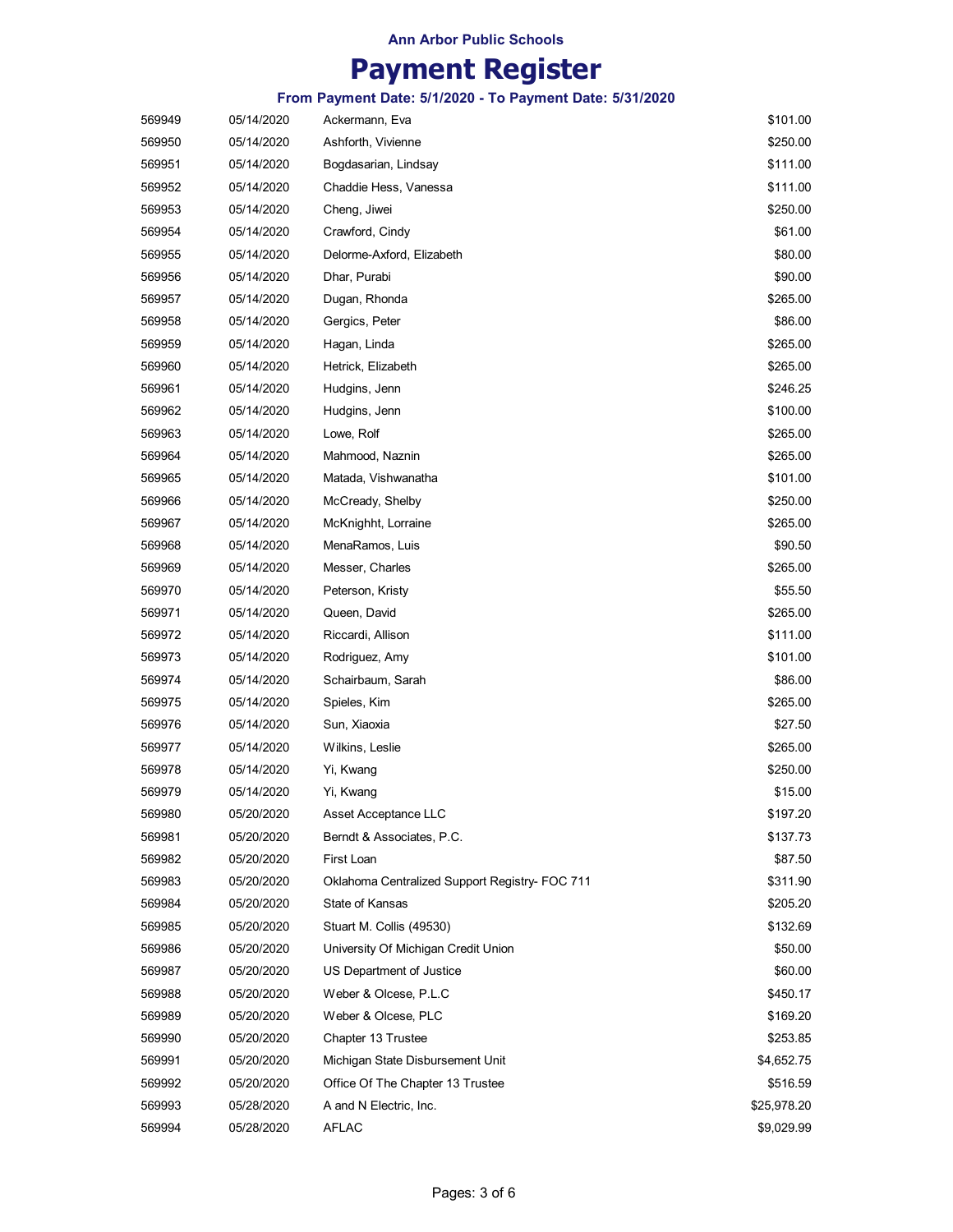## **Payment Register**

**From Payment Date: 5/1/2020 - To Payment Date: 5/31/2020**

| 569995 | 05/28/2020 | Amazon.com LLC                                   | \$2,436.38     |
|--------|------------|--------------------------------------------------|----------------|
| 569996 | 05/28/2020 | Ann Arbor Welding Supply                         | \$257.26       |
| 569997 | 05/28/2020 | Apple Computer Inc                               | \$1,803,328.05 |
| 569998 | 05/28/2020 | Applied Imaging                                  | \$2,037.51     |
| 569999 | 05/28/2020 | <b>ARC Document Solutions LLC</b>                | \$638.74       |
| 570000 | 05/28/2020 | ASCD - Association For Supervision               | \$89.00        |
| 570001 | 05/28/2020 | <b>Ascott Corporation</b>                        | \$2,125.00     |
| 570002 | 05/28/2020 | Bleu Peacock Photography                         | \$2,500.00     |
| 570003 | 05/28/2020 | Blue Care Network Of Michigan                    | \$17,545.01    |
| 570004 | 05/28/2020 | Broadspire Services Inc.                         | \$42,012.74    |
| 570005 | 05/28/2020 | Cintas                                           | \$10,973.70    |
| 570006 | 05/28/2020 | Clark Hill PLLC                                  | \$6,865.08     |
| 570007 | 05/28/2020 | Collins And Blaha, P.C.                          | \$25,593.50    |
| 570008 | 05/28/2020 | Colman Wolf Supply Company                       | \$529.34       |
| 570009 | 05/28/2020 | <b>Constellation New Energy Gas</b>              | \$91,108.71    |
| 570010 | 05/28/2020 | Detroit Edison Or Dte Energy                     | \$113,940.49   |
| 570011 | 05/28/2020 | Detroit Edison Or Dte Energy Company             | \$680.75       |
| 570012 | 05/28/2020 | Dte Energy                                       | \$7,602.99     |
| 570013 | 05/28/2020 | Ferguson Enterprises, Inc.                       | \$1,605.52     |
| 570014 | 05/28/2020 | Fisher Scientific Company LLC                    | \$155.97       |
| 570015 | 05/28/2020 | Fulcrum Management Solutions, Inc.               | \$27,000.00    |
| 570016 | 05/28/2020 | Golden Limousine Inc                             | \$4,044.27     |
| 570017 | 05/28/2020 | Great Lakes Environmental Service, Inc.          | \$22,542.00    |
| 570018 | 05/28/2020 | H.V. Burton Company                              | \$3,703.22     |
| 570019 | 05/28/2020 | Heikk's Decorated Apparel                        | \$1,120.00     |
| 570020 | 05/28/2020 | Heinemann Greenwood Publishing                   | \$5,464.17     |
| 570021 | 05/28/2020 | Howard S. Lazarus                                | \$9,600.00     |
| 570022 | 05/28/2020 | Inventive Technology, Inc                        | \$924.00       |
| 570023 | 05/28/2020 | Jostens, Inc.                                    | \$1,148.06     |
| 570024 | 05/28/2020 | Jostens, Inc.                                    | \$651.00       |
| 570025 | 05/28/2020 | Kone Incorporated                                | \$2,287.00     |
| 570026 | 05/28/2020 | LessonPix, Inc                                   | \$2,880.00     |
| 570027 | 05/28/2020 | Lovin Comfort LLC                                | \$281.00       |
| 570028 | 05/28/2020 | Manchester Community Schools                     | \$214.71       |
| 570029 | 05/28/2020 | Medco Supply Co (lockbox) Or Masune & Surgical S | \$68.17        |
| 570030 | 05/28/2020 | Messa (370)                                      | \$366,583.21   |
| 570031 | 05/28/2020 | Michigan Avian Experience                        | \$475.00       |
| 570032 | 05/28/2020 | Michigan Futsal Factory Academy, LLC             | \$5,000.00     |
| 570033 | 05/28/2020 | Midwestern Consulting Inc-Mci                    | \$4,500.00     |
| 570034 | 05/28/2020 | <b>MLive Media Group</b>                         | \$142.00       |
| 570035 | 05/28/2020 | Nicola's Books/little Professor Westgate         | \$447.72       |
| 570036 | 05/28/2020 | Nowatzke Service Center, Inc.                    | \$1,610.57     |
| 570037 | 05/28/2020 | NUCO <sub>2</sub> Inc                            | \$381.68       |
| 570038 | 05/28/2020 | Office Depot                                     | \$617.76       |
| 570039 | 05/28/2020 | Ottawa Area Intermediate School District         | \$2,540.00     |
| 570040 | 05/28/2020 | Petroleum Solutions, Inc.                        | \$715.00       |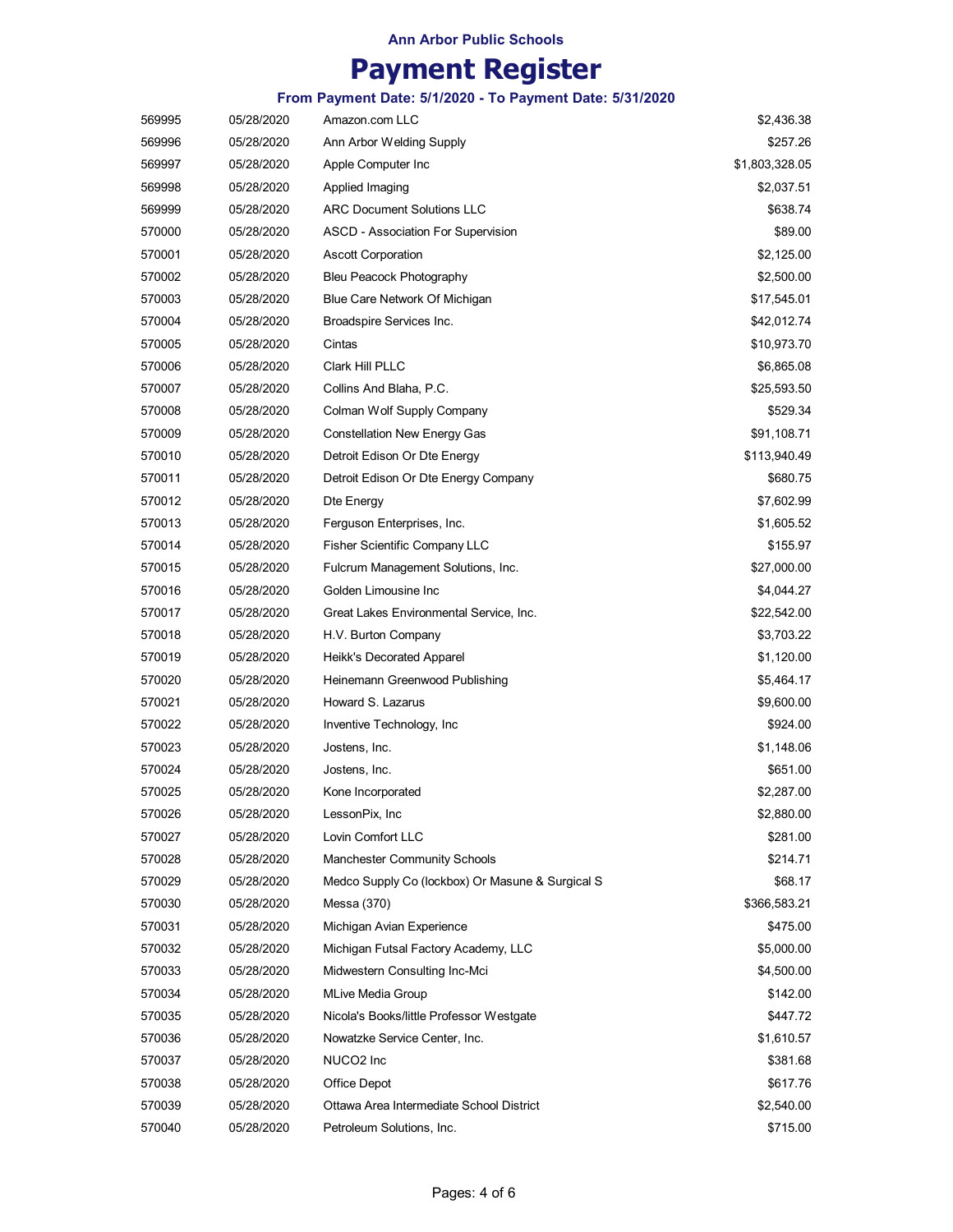### **Payment Register**

**From Payment Date: 5/1/2020 - To Payment Date: 5/31/2020**

| 570041             | 05/28/2020 | Plaques & Such LLC                                 | \$2,087.50                 |
|--------------------|------------|----------------------------------------------------|----------------------------|
| 570042             | 05/28/2020 | <b>Priority Health</b>                             | \$1,999,412.17             |
| 570043             | 05/28/2020 | Quench USA Inc.                                    | \$79.90                    |
| 570044             | 05/28/2020 | <b>Quill Corporation</b>                           | \$313.18                   |
| 570045             | 05/28/2020 | Rahmberg Stover & Associates                       | \$6,285.00                 |
| 570046             | 05/28/2020 | <b>Rovin Ceramics</b>                              | \$285.00                   |
| 570047             | 05/28/2020 | ScreenLine Captioning, L.L.C.                      | \$457.50                   |
| 570048             | 05/28/2020 | Sentinel Technologies Inc                          | \$29,834.00                |
| 570049             | 05/28/2020 | Set-Seg (Opt & Gtl)                                | \$1,169.14                 |
| 570050             | 05/28/2020 | Shamrock Floor Inc                                 | \$6,206.98                 |
| 570051             | 05/28/2020 | Snap-on Industrial a Division of IDSC Holdings LLC | \$11,054.96                |
| 570052             | 05/28/2020 | <b>SNO Sites</b>                                   | \$400.00                   |
| 570053             | 05/28/2020 | SourceMedia LLC DBA Arizent                        | \$1,705.00                 |
| 570054             | 05/28/2020 | Stadium Trophy                                     | \$1,080.77                 |
| 570055             | 05/28/2020 | Stone & Dirt                                       | \$18,910.00                |
| 570056             | 05/28/2020 | The DataCom Group, Inc.                            | \$8,212.50                 |
| 570057             | 05/28/2020 | The Enrico Group                                   | \$33,514.91                |
| 570058             | 05/28/2020 | Unit Packaging                                     | \$578.22                   |
| 570059             | 05/28/2020 | US Foods, Inc.                                     | \$956.14                   |
| 570060             | 05/28/2020 | Venture International LLC                          | \$1,125.00                 |
| 570061             | 05/28/2020 | Washtenaw Community College                        | \$1,420.00                 |
| 570062             | 05/28/2020 | Washtenaw Intermediate School District             | \$2,385.00                 |
| 570063             | 05/28/2020 | Wolverine Supply Inc                               | \$720.50                   |
| 570064             | 05/28/2020 | Zurich Deductible Recovery Group                   | \$405.46                   |
| 570065             | 05/28/2020 | Kapnick Insurance Group                            | \$25,824.00                |
| 570066             | 05/28/2020 | Cochran, Heather                                   | \$348.00                   |
| 570067             | 05/28/2020 | Kennedy, Ann                                       | \$118.25                   |
| 570068             | 05/28/2020 | Selby, Jennifer                                    | \$169.00                   |
| 570069             | 05/28/2020 | Sung, Hyunmo                                       | \$131.50                   |
| 570070             | 05/28/2020 | The University of Michigan Band Alumni Association | \$846.00                   |
| 570071             | 05/28/2020 | Yeatts, Don                                        | \$160.00                   |
| Type Check Totals: |            |                                                    | \$6,786,767.86             |
| <u>EFT</u>         |            |                                                    |                            |
| 341000             | 05/14/2020 | <b>PCMI</b>                                        | \$312,520.43               |
| 341001             | 05/14/2020 | <b>PCMI</b>                                        | \$19,414.76                |
| 343733             | 05/15/2020 | EDUStaff, LLC                                      | \$89,305.78                |
| 343734             | 05/01/2020 | EDUStaff, LLC                                      | \$107,257.93               |
| 343735             | 05/21/2020 | <b>PCMI</b>                                        | \$6,500.97                 |
| 343736             | 05/28/2020 | <b>PCMI</b>                                        | \$16,441.60                |
| 343737             | 05/20/2020 | EDUStaff, LLC                                      | \$212.40                   |
| 343738             | 05/05/2020 | EDUStaff, LLC                                      | \$419.49                   |
| 343739             | 05/29/2020 | EDUStaff, LLC                                      | \$102,583.30               |
| 343740             | 05/27/2020 | BMO HARRIS BANK N.A.                               | \$103,772.87               |
| 343741             | 05/28/2020 | <b>BMO HARRIS BANK N.A.</b>                        | \$225,875.04               |
| 343742             | 05/29/2020 | BMO HARRIS BANK N.A.                               | \$234,072.05               |
| Type EFT Totals:   |            |                                                    | $\overline{$1,218,376.62}$ |
|                    |            |                                                    |                            |

Chase-Checking - General Fund -Checking Totals